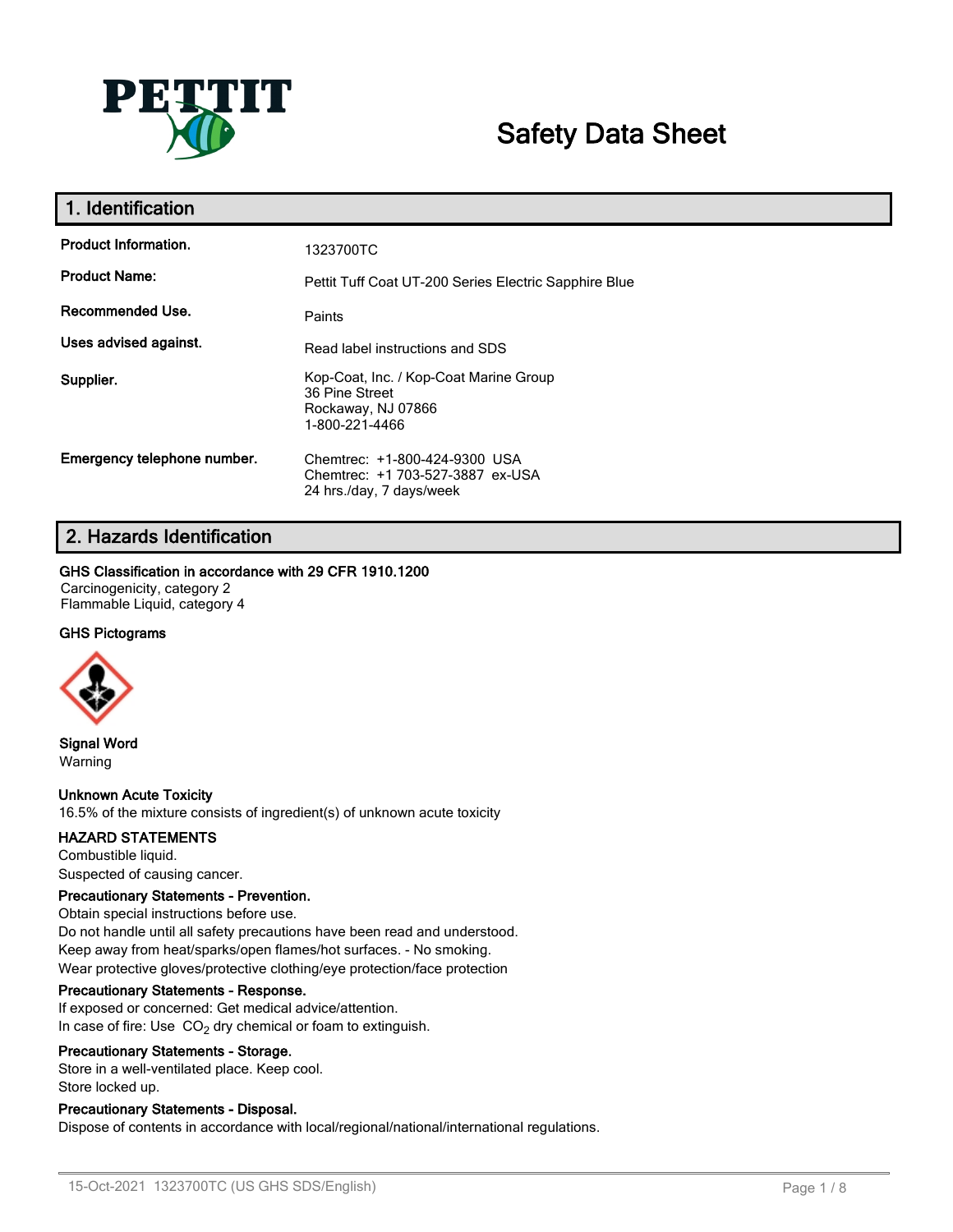# **3. Composition/Information on Ingredients**

| <b>Chemical Name</b>              | CAS-No.    | <u>Wt. %</u> |
|-----------------------------------|------------|--------------|
| Calcium carbonate (Limestone)     | 1317-65-3  | $10 - 25$    |
| CLAY (KAOLIN)                     | 1332-58-7  | $2.5 - 10$   |
| Diethylene glycol monoethyl ether | 111-90-0   | $2.5 - 10$   |
| Triethylamine                     | 121-44-8   | $0.1 - 1.0$  |
| <b>ZEOLITES</b>                   | 1318-02-1  | $0.1 - 1.0$  |
| Titanium dioxide                  | 13463-67-7 | $0.1 - 1.0$  |
| Ammonium hydroxide                | 1336-21-6  | $0.1 - 1.0$  |

The exact percentage (concentration) of composition has been withheld as a trade secret.

# **4. First-aid Measures**

#### **Description of first-aid measures.**

#### **General advice.**

Move victim to a safe isolated area. When symptoms persist or in all cases of doubt seek medical advice. Call a poison control center or doctor for treatment advice.

#### **Inhalation.**

Move to fresh air. Apply artificial respiration if victim is not breathing. Call a poison control center or doctor for treatment advice.

#### **Skin contact.**

Wash off immediately with soap and plenty of water. Remove all contaminated clothes and shoes. Remove and wash contaminated clothing before re-use. Call a poison control center or doctor for treatment advice.

#### **Eye contact.**

Immediately flush with plenty of water. After initial flushing, remove any contact lenses and continue flushing for at least 15 minutes. Call a poison control center or doctor for treatment advice.

#### **Ingestion.**

Do not induce vomiting unless directed to do so by a physician or poison control center. Never give anything by mouth to an unconscious person. If swallowed, call a poison control center or doctor immediately.

#### **Symptoms.**

See Section 2 and Section 11, Toxicological effects for description of potential symptoms.

#### **Notes to physician.**

Treat symptomatically.

# **5. Fire-fighting Measures**

#### **Extinguishing media.**

#### **Suitable extinguishing media.**

Use:. Dry powder. Alcohol-resistant foam. Carbon dioxide (CO<sub>2</sub>). Water may be used to cool and prevent the rupture of containers that are exposed to the heat from a fire.

#### **Extinguishing media which shall not be used for safety reasons.**

Water may be unsuitable for extinguishing fires.

#### **Special hazards arising from the substance or mixture.**

Vapors may travel to areas away from work site before igniting/flashing back to vapor source. Thermal decomposition can lead to release of irritating and toxic gases and vapors. Most vapors are heavier than air. Vapors may spread along ground and collect in low or confined areas (sewers, basements, tanks). Vapors may travel to source of ignition and flash back. Air/vapor mixtures may explode when ignited. Containers may explode when heated.

#### **Advice for firefighters.**

Evacuate personnel to safe areas.As in any fire, wear self-contained breathing apparatus pressure-demand, MSHA/NIOSH (approved or equivalent) and full protective gear.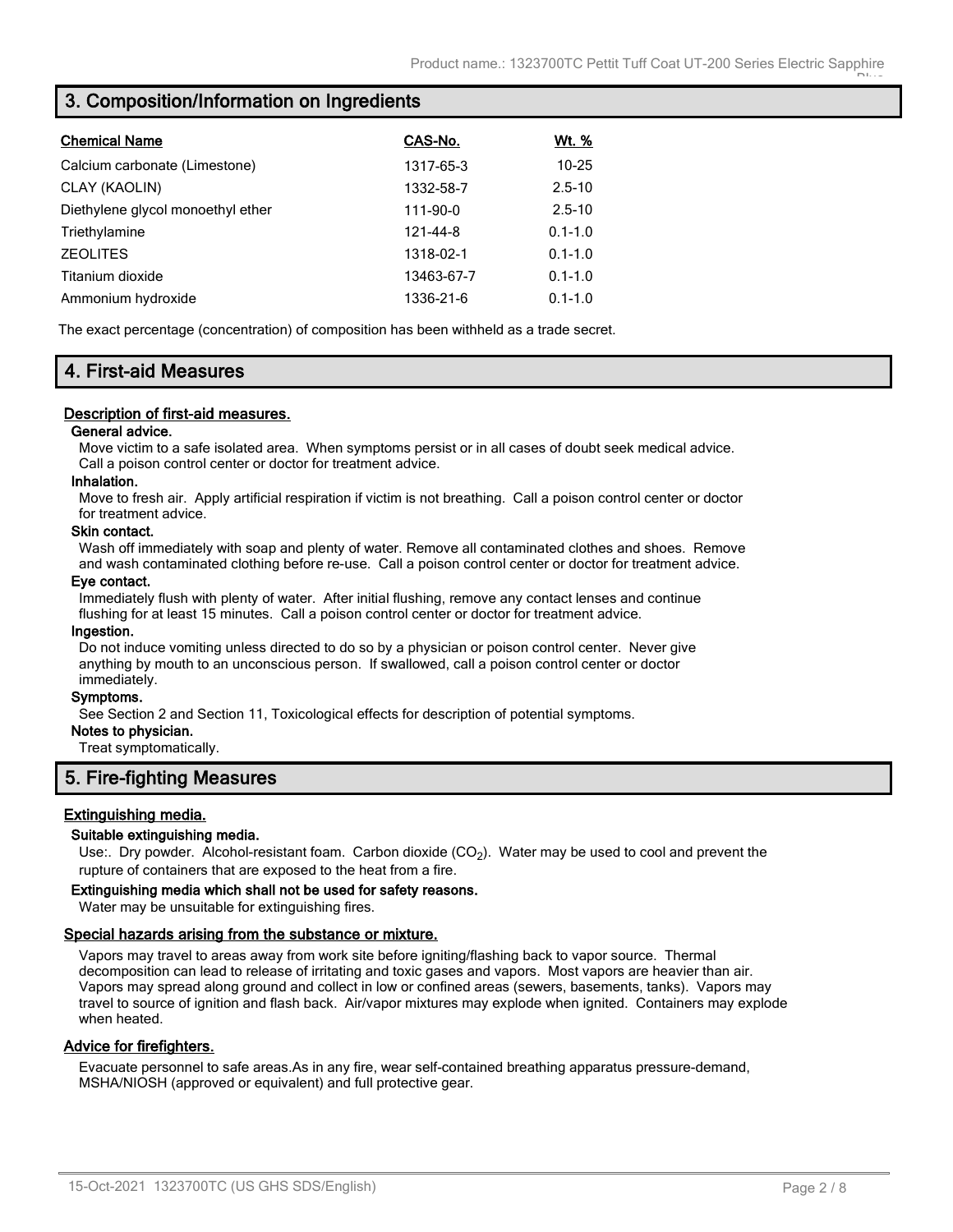# **6. Accidental Release Measures**

#### **Personal precautions, protective equipment and emergency procedures. Personal precautions.**

Avoid contact with skin, eyes and clothing. Ensure adequate ventilation, especially in confined areas. All equipment used when handling the product must be grounded. Eliminate all ignition sources (no smoking, flares, sparks or flames in immediate area). Wear protective gloves/clothing and eye/face protection. Stop all work that requires a naked flame, stop all vehicles, stop all machines and equipment that may cause sparks or flames. Do not breathe vapors or spray mist. Avoid exceeding of the given occupational exposure limits (see section 8). Thoroughly decontaminate all protective equipment after use.

#### **Advice for emergency responders.**

Refer to protective measures listed in sections 7 and 8. Use personal protection recommended in Section 8.

#### **Environmental precautions.**

Prevent further leakage or spillage if safe to do so. Do not allow material to contaminate ground water system. Prevent entry into waterways, sewers, basements or confined areas. See Section 12 for additional Ecological information.

#### **Methods and materials for containment and cleaning up.**

#### **Methods for Containment.**

Absorb with earth, sand or other non-combustible material and transfer to containers for later disposal. Prevent further leakage or spillage if safe to do so. Pick up and transfer to properly labeled containers. Clean contaminated surface thoroughly. Ground and bond containers when transferring material. Take precautionary measures against static discharges. Use personal protective equipment. Remove all sources of ignition.

#### **Methods for cleaning up.**

Prevent further leakage or spillage if safe to do so. Keep away from open flames, hot surfaces and sources of ignition. Keep in suitable and closed containers for disposal. All equipment used when handling the product must be grounded. Keep combustibles (wood, paper, oil, etc) away from spilled material. Ventilate the area. Use personal protective equipment as required. Shut off ignition sources; including electrical equipment and flames. Clean contaminated objects and areas thoroughly while observing environmental regulations. Never return spills in original containers for re-use.

#### **Reference to other sections.**

See section 8 for more information.

# **7. Handling and Storage**

## **Conditions for safe storage, including any incompatibilities.**

#### **Advice on safe handling.**

Avoid contact with skin, eyes and clothing. Handle in accordance with good industrial hygiene and safety practice. Keep away from open flames, hot surfaces and sources of ignition. Do not pressurize, cut, weld, braze, solder, drill, grind, or expose container to heat, flame, sparks, static electricity, or other sources of ignition. Wash hands before breaks and immediately after handling the product. All equipment used when handling the product must be grounded. Take precautionary measures against static discharges. Do not breathe vapors or spray mist. Use according to package label instructions. Ground and bond containers when transferring material.

#### **Hygiene measures.**

Handle in accordance with good industrial hygiene and safety practice for diagnostics. Do not eat, drink or smoke when using this product. Remove and wash contaminated clothing before re-use. Avoid contact with skin, eyes and clothing. Wash hands before breaks and immediately after handling the product.

#### **Storage Conditions.**

Keep container closed when not in use. Keep in properly labeled containers. Keep containers tightly closed in a dry, cool and well-ventilated place. Store in accordance with local regulations. Keep from freezing. Keep away from food, drink and animal feedingstuffs. Keep away from heat, hot surfaces, sparks, open flames and other ignition sources. No smoking.

# **8. Exposure Controls/Personal Protection**

| Ingredients with Occupational Exposure Limits  |                            |                       |                            |                         |  |  |
|------------------------------------------------|----------------------------|-----------------------|----------------------------|-------------------------|--|--|
| <b>Chemical Name</b>                           | <b>ACGIH TLV-TWA</b>       | <b>ACGIH-TLV STEL</b> | <b>OSHA PEL-TWA</b>        | <b>OSHA PEL-CEILING</b> |  |  |
| Calcium carbonate (Limestone)<br>CLAY (KAOLIN) | N.E.<br>$2 \text{ mg/m}^3$ | N.E.<br>N.E.          | 15 mg/m $3$<br>15 mg/m $3$ | N.E.<br>N.E.            |  |  |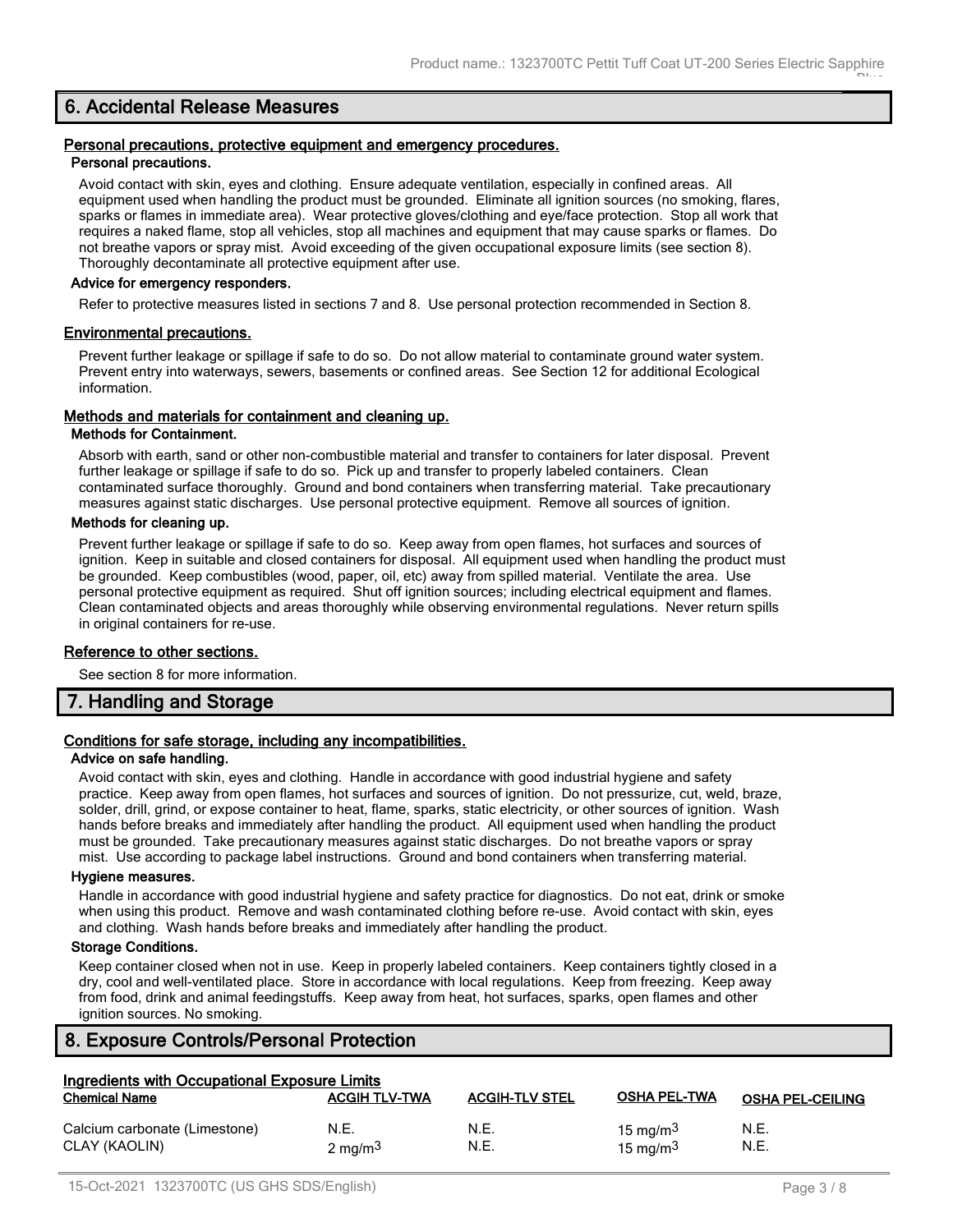Blue

| Triethvlamine    | b ppm               | ppm  | 25 ppm            | N<br>᠃ |
|------------------|---------------------|------|-------------------|--------|
| Titanium dioxide | $10 \text{ mg/m}^3$ | N.E. | $15 \text{ ma/m}$ | N<br>᠃ |

#### **TLV = Threshold Limit Value TWA = Time Weighted Average PEL = Permissible Exposure Limit STEL = Short-Term Exposure Limit N.E. = Not Established**

#### **Engineering Measures.**

Ensure adequate ventilation, especially in confined areas. Apply technical measures to comply with the occupational exposure limits.

#### **Personal protective equipment.**

#### **Eye/Face Protection.**

If splashes are likely to occur, wear:. Face-shield. Safety glasses with side-shields. Tightly fitting safety goggles.

#### **Skin and body protection.**

Use:. Long sleeved clothing. Protective shoes or boots. Solvent-resistant gloves. Solvent-resistant apron and boots. Wear impervious gloves and/or clothing if needed to prevent contact with the material. Gloves must be inspected prior to use. Please observe the instructions regarding permeability and breakthrough time which are provided by the supplier of the gloves. Also take into consideration the specific local conditions under which the product is used, such as the danger of cuts, abrasion. Remove and wash contaminated clothing before re-use.

#### **Respiratory protection.**

In case of inadequate ventilation wear respiratory protection. If exposure limits are exceeded or irritation is experienced, respiratory protection should be worn. Respiratory protection must be provided in accordance with current local regulations.

# **9. Physical and chemical properties.**

#### **Information on basic physical and chemical properties.**

| <b>Physical state</b>                     | Liquid                   |
|-------------------------------------------|--------------------------|
| Appearance                                | No Information           |
| Color                                     | Blue                     |
| Odor                                      | No Information           |
| <b>Odor Threshold</b>                     | No Information           |
| pН                                        | No Information           |
| Melting/freezing point., °C (°F)          | No Information           |
| Flash Point., °C (°F)                     | 72 (161.60)              |
| Boiling point/boiling range., °C (°F)     | 100 - 3,000 (212 - 5432) |
| <b>Evaporation rate</b>                   | No Information           |
| <b>Explosive properties.</b>              | No Information           |
| Vapor pressure.                           | No Information           |
| Vapor density.                            | No Information           |
| Specific Gravity. (g/cm <sup>3</sup> )    | 1.122                    |
| Water solubility.                         | No Information           |
| <b>Partition coefficient.</b>             | No Information           |
| Autoignition temperature., °C             | No Information           |
| Decomposition Temperature °C.             | No Information           |
| Viscosity, kinematic.                     | $>22$ mm $2/s$           |
| Other information.                        |                          |
| Volatile organic compounds (VOC) content. | $47$ g/L                 |
| Density, Ib/gal                           | 9.346                    |

# **10. Stability and Reactivity**

#### **Reactivity.**

Stable under normal conditions.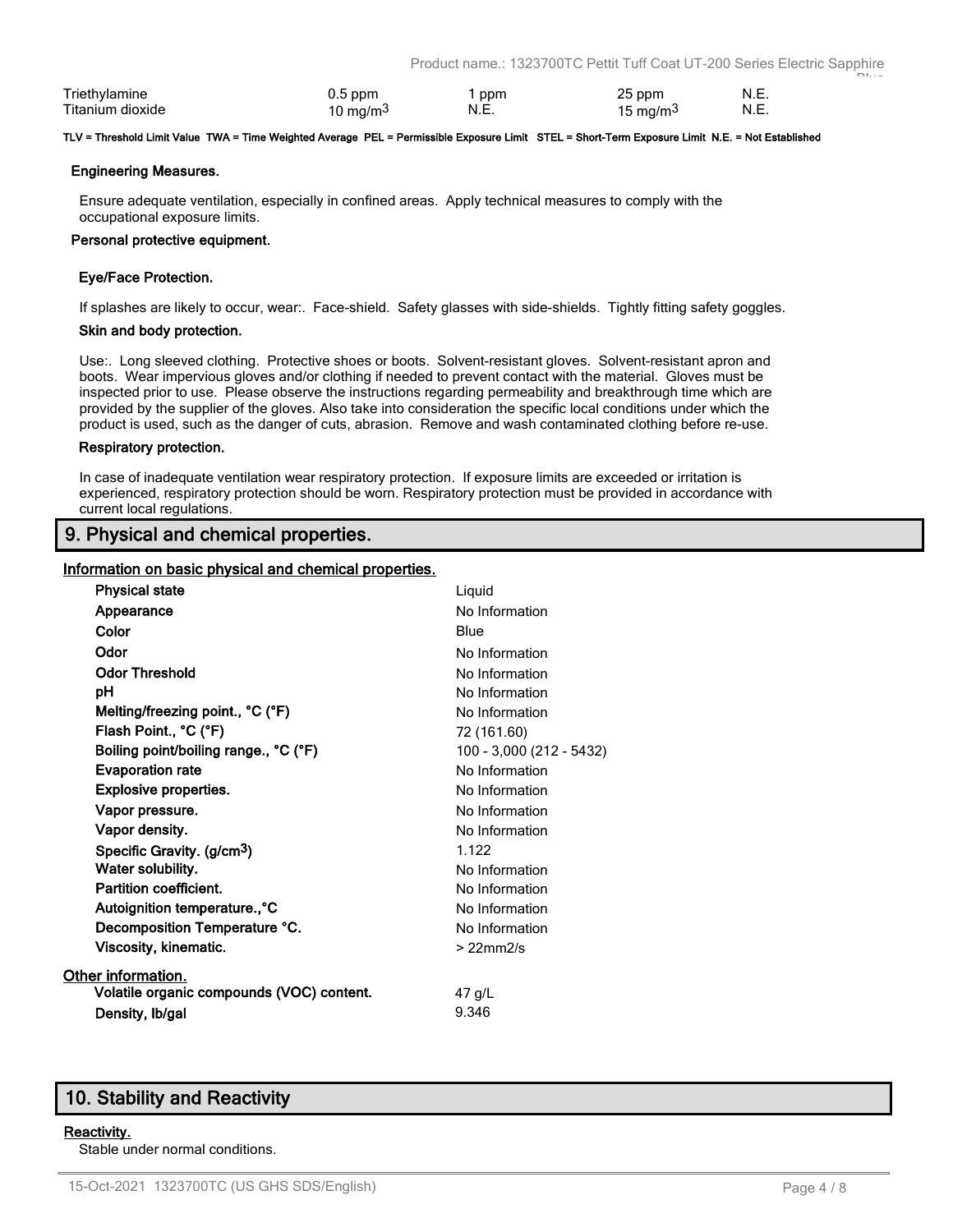### **Chemical stability.**

Stable under recommended storage conditions.

#### **Possibility of hazardous reactions.**

None known based on information supplied.

#### **Conditions to Avoid.**

Heat (temperatures above flash point), sparks, ignition points, flames, static electricity. Keep away from heat and sources of ignition. Do not freeze.

#### **Incompatible Materials.**

None known based on information supplied.

#### **Hazardous Decomposition Products.**

Thermal decomposition can lead to release of irritating gases and vapours. Possible formation of carbon oxides, nitrogen oxides, and hazardous organic compounds.

|                                                                              | 11. Toxicological Information         |                 |                       |                                        |  |  |  |
|------------------------------------------------------------------------------|---------------------------------------|-----------------|-----------------------|----------------------------------------|--|--|--|
| Acute toxicity.                                                              | Information on toxicological effects. |                 |                       |                                        |  |  |  |
| <b>Product Information</b>                                                   |                                       |                 |                       |                                        |  |  |  |
| No Information                                                               |                                       |                 |                       |                                        |  |  |  |
| <b>Component Information.</b>                                                |                                       |                 |                       |                                        |  |  |  |
| CAS-No.                                                                      | <b>Chemical Name</b>                  | LD50 Oral       | LD50 Dermal           | <b>LC50 Inhalation</b>                 |  |  |  |
| 1332-58-7                                                                    | CLAY (KAOLIN)                         | >5000 mg/kg Rat | N.I.                  | N.I.                                   |  |  |  |
| 111-90-0                                                                     | Diethylene glycol monoethyl ether     | 10502 mg/kg Rat | N.I.                  | N.I.                                   |  |  |  |
| 121-44-8                                                                     | Triethylamine                         | 460 mg/kg Rat   |                       | 415 mg/kg Rabbit 14.5 mg/L Rat (Vapor) |  |  |  |
| 1318-02-1                                                                    | <b>ZEOLITES</b>                       | >5110 mg/kg Rat | >2000 mg/kg<br>Rabbit | >3.35 mg/L Rat (Dust)                  |  |  |  |
| 1336-21-6                                                                    | Ammonium hydroxide                    | 350 mg/kg Rat   | N.I.                  | N.I.                                   |  |  |  |
| $N.I. = No$ Information                                                      |                                       |                 |                       |                                        |  |  |  |
| Skin corrosion/irritation.<br>No Information                                 |                                       |                 |                       |                                        |  |  |  |
| Eye damage/irritation.                                                       |                                       |                 |                       |                                        |  |  |  |
| No Information                                                               |                                       |                 |                       |                                        |  |  |  |
|                                                                              | Respiratory or skin sensitization.    |                 |                       |                                        |  |  |  |
| No Information                                                               |                                       |                 |                       |                                        |  |  |  |
| Ingestion.                                                                   |                                       |                 |                       |                                        |  |  |  |
|                                                                              | May be harmful if swallowed.          |                 |                       |                                        |  |  |  |
| Germ cell mutagenicity.                                                      |                                       |                 |                       |                                        |  |  |  |
| No Information                                                               |                                       |                 |                       |                                        |  |  |  |
| Carcinogenicity.                                                             |                                       |                 |                       |                                        |  |  |  |
| No Information                                                               |                                       |                 |                       |                                        |  |  |  |
| CAS-No.                                                                      | <b>Chemical Name</b>                  | <b>IARC</b>     | <b>NTP</b>            | <b>OSHA</b>                            |  |  |  |
| 1318-02-1                                                                    | <b>ZEOLITES</b>                       | IARC Group 3    |                       | $\blacksquare$                         |  |  |  |
| 13463-67-7                                                                   | Titanium dioxide                      | IARC Group 2B   |                       |                                        |  |  |  |
| Reproductive toxicity.                                                       |                                       |                 |                       |                                        |  |  |  |
| No Information                                                               |                                       |                 |                       |                                        |  |  |  |
| Specific target organ systemic toxicity (single exposure).<br>No Information |                                       |                 |                       |                                        |  |  |  |
| Specific target organ systemic toxicity (repeated exposure).                 |                                       |                 |                       |                                        |  |  |  |
| May cause damage to organs through prolonged or repeated exposure.           |                                       |                 |                       |                                        |  |  |  |
| No Information                                                               | <b>Aspiration hazard.</b>             |                 |                       |                                        |  |  |  |
| <b>Primary Route(s) of Entry</b>                                             |                                       |                 |                       |                                        |  |  |  |
| No Information                                                               |                                       |                 |                       |                                        |  |  |  |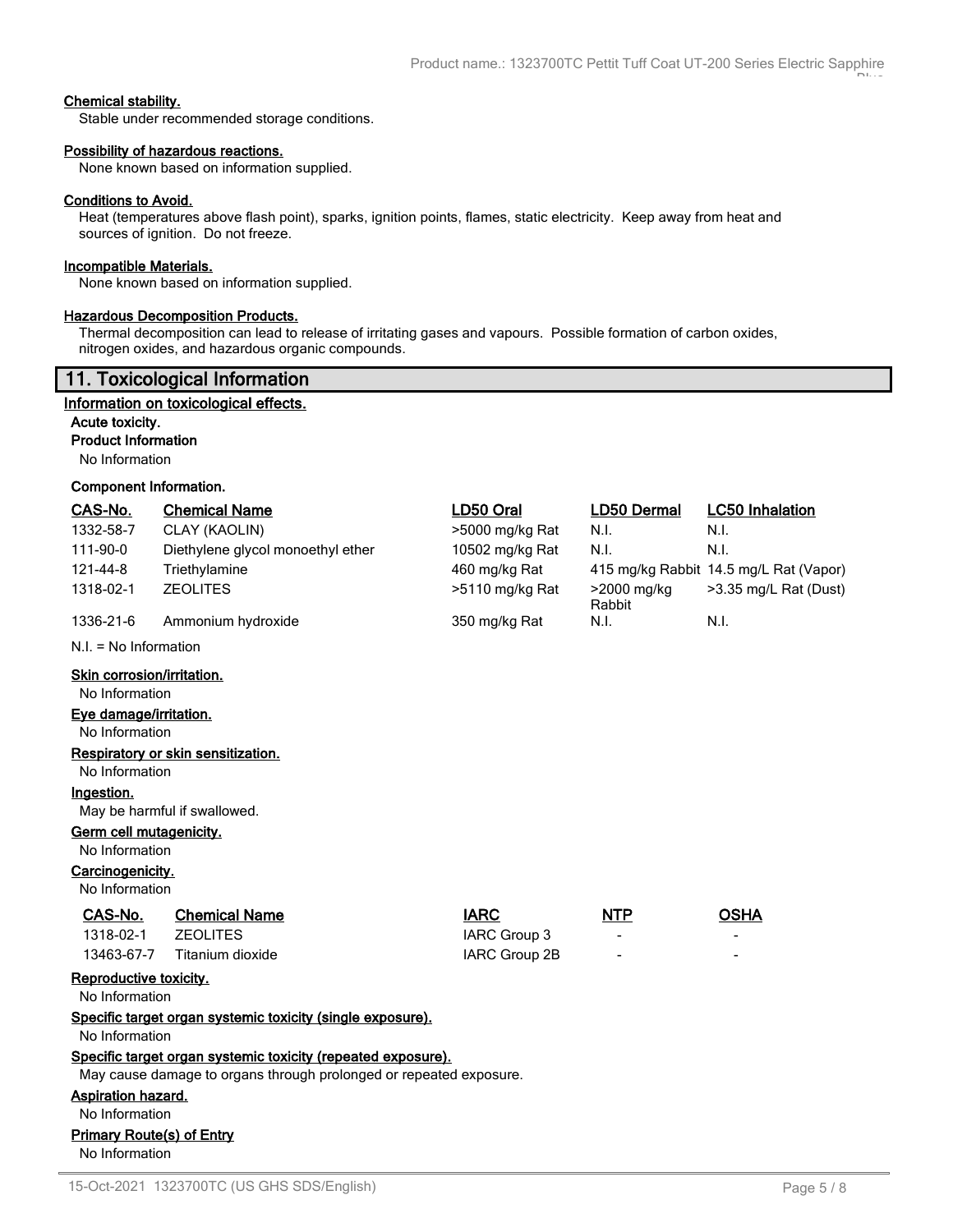# **12. Ecological Information**

## **Toxicity.**

17.56% of the mixture consists of ingredient(s) of unknown aquatic toxicity

### **Ecotoxicity effects.**

| <b>Chemical Name</b>                             | <b>Toxicity to algae</b>                     | <b>Toxicity to fish</b>                                                                                                                                                                                           | Toxicity to daphnia and other<br>aquatic invertebrates                  |
|--------------------------------------------------|----------------------------------------------|-------------------------------------------------------------------------------------------------------------------------------------------------------------------------------------------------------------------|-------------------------------------------------------------------------|
| Diethylene glycol monoethyl<br>ether<br>111-90-0 |                                              | LC50 96 h Lepomis macrochirus<br>10000 mg/L, LC50 96 h Lepomis<br>macrochirus 19100 - 23900 mg/<br>L, LC50 96 h Oncorhynchus<br>mykiss 11400 - 15700 mg/L,<br>LC50 96 h Pimephales promelas<br>11600 - 16700 mg/L | EC50 48 h Daphnia magna 3940<br>$-4670$ mg/L                            |
| Triethylamine<br>121-44-8                        |                                              | LC50 96 h Pimephales promelas<br>43.7 mg/L                                                                                                                                                                        | EC50 48 h Daphnia magna 200<br>mg/L                                     |
| <b>ZEOLITES</b><br>1318-02-1                     | EC50 96 h Desmodesmus<br>subspicatus 18 mg/L | LC50 96 h Brachydanio rerio<br>1800 mg/L, LC50 96 h Oryzias<br>latipes 3200 - 5600 mg/L, LC50<br>96 h Poecilia reticulata 1800 -<br>3200 mg/L                                                                     | EC50 48 h Daphnia magna 1000<br>- 1800 ma/L                             |
| Ammonium hydroxide<br>1336-21-6                  |                                              | LC50 96 h Pimephales promelas<br>8.2 mg/L                                                                                                                                                                         | EC50 48 h water flea 0.66 mg/L,<br>EC50 48 h Daphnia pulex 0.66<br>mq/L |

#### **Persistence and degradability.**

No data are available on the product itself.

#### **Bioaccumulative potential.**

Discharge into the environment must be avoided.

| CAS-No.  | <b>Chemical Name</b>              | log POW |
|----------|-----------------------------------|---------|
| 111-90-0 | Diethylene glycol monoethyl ether | $-0.8$  |
| 121-44-8 | Triethylamine                     | 1.45    |
|          |                                   |         |

# **Mobility in soil.**

No information

#### **Other adverse effects.**

No information

# **13. Disposal Considerations**

### **Waste Disposal Guidance.**

Disposal should be in accordance with applicable regional, national and local laws and regulations.

Empty containers should be taken to an approved waste handling site for recycling or disposal.

# **14. Transport Information**

### **DOT**

| <b>Shipping Name:</b>          | Combustible Liquids, n.o.s.                                                               |
|--------------------------------|-------------------------------------------------------------------------------------------|
| <b>Hazard Class:</b>           | Comb lig.                                                                                 |
| UN/NA Number:                  | NA1993                                                                                    |
| <b>Packing Group:</b>          | Ш                                                                                         |
| <b>Additional Information:</b> | LTD QTY: This product may be reclassified as "limited quantity" per 49 CFR 173.150 (b)(3) |
| IMDG                           | No Information                                                                            |
| <b>Additional Information:</b> | Not regulated                                                                             |
| <b>IATA</b>                    | No Information                                                                            |
| <b>Additional Information:</b> | Not regulated                                                                             |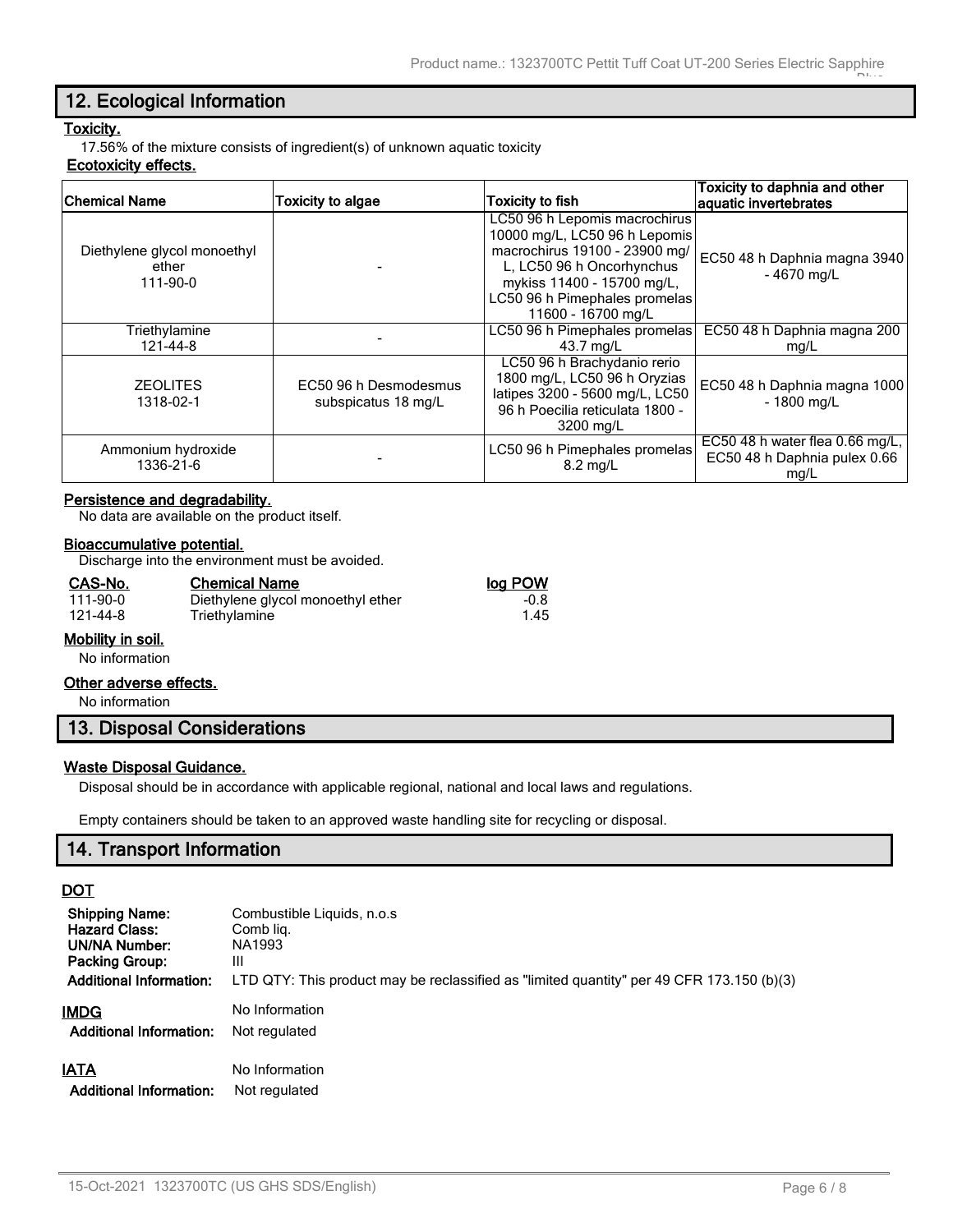# **15. Regulatory Information**

## **International Inventories:**

| TSCA                 | Complies                                                                                          |
|----------------------|---------------------------------------------------------------------------------------------------|
| DSL                  |                                                                                                   |
| <b>DSL/NDSL</b>      |                                                                                                   |
| <b>EINECS/ELINCS</b> |                                                                                                   |
| <b>ENCS</b>          |                                                                                                   |
| <b>IECSC</b>         |                                                                                                   |
| KECI                 |                                                                                                   |
| <b>PICCS</b>         |                                                                                                   |
| AICS                 |                                                                                                   |
| <b>NZIoC</b>         |                                                                                                   |
| TCSI                 |                                                                                                   |
| <b>TSCA</b>          | United States Toxic Substances Control Act Section 8(b) Inventory.                                |
| <b>DSL</b>           | Canadian Domestic Substances List.                                                                |
| <b>DSL/NDSL</b>      | Canadian Domestic Substances List/Canadian Non-Domestic Substances List                           |
| <b>EINECS/ELINCS</b> | European Inventory of Existing Chemical Substances/European List of Notified Chemical Substances. |
| <b>ENCS</b>          | Japan Existing and New Chemical Substances.                                                       |
| <b>IECSC</b>         | China Inventory of Existing Chemical Substances.                                                  |
| <b>KECL</b>          | Korean Existing and Evaluated Chemical Substances.                                                |
| <b>PICCS</b>         | Philippines Inventory of Chemicals and Chemical Substances.                                       |
| <b>AICS</b>          | Australian Inventory of Chemical Substances.                                                      |
| <b>NZIoC</b>         | New Zealand Inventory of Chemicals.                                                               |
| TCSI                 | <b>Taiwan Chemical Substance Inventory</b>                                                        |

# **U.S. Federal Regulations:**

### **SARA SECTION 313:**

This product does not contain any chemicals that are subject to the reporting requirements of SARA 313. **TOXIC SUBSTANCES CONTROL ACT 12(b):**

This product does not contain any chemicals that are subject to the reporting requirements of TSCA 12(b).

### **CALIFORNIA PROPOSITION 65 CARCINOGENS**

# WARNING

Warning: The following ingredients present in the product are known to the state of California to cause Cancer:.

# **Chemical Name CAS-No.**

Titanium dioxide 13463-67-7

# **CALIFORNIA PROPOSITION 65 REPRODUCTIVE TOXINS**

No Proposition 65 Reproductive Toxins exist in this product.